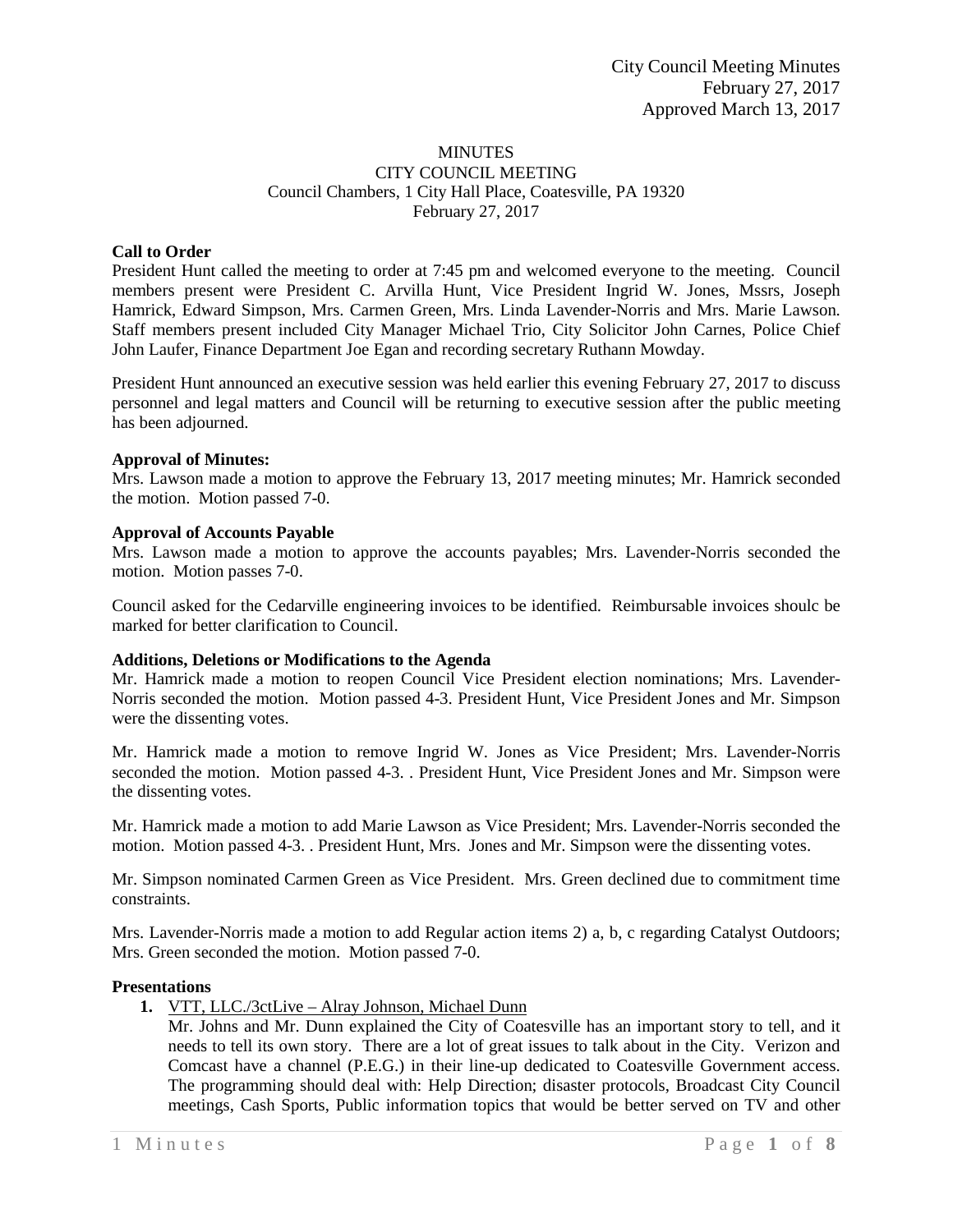City Council Meeting Minutes February 27, 2017 Approved March 13, 2017

public service related programming. The physical plant must be relocated from the City Hall location to a larger facility. The city currently owns a few vacant properties. VTT (Videography & technical Training, LLC) would pay the City \$1 for the term of 59 years for building. City keeps ownership and VTT Maintains it. The site would be renovated to meet new station requirements. A detailed asset management log-book will be maintained by VTT to ensure proper filing of maintenance requests, repair orders, proper tracking and final disposition details of all equipment. The programming needs are to create and implement a new broadcast schedule that spotlights events in the City has Coatesville residents telling their own story; broadcasts a "chef of the week" type of cooking show; airing homework helper demonstration "kids helping kids"; other misc. broad casting programs. Most activities such as grant writing and fundraising, content development, youth mentoring in videography, veteran mentoring in videography and some revenue sharing with the City resultant from the content development. Effective technology mentoring combines four (4) specific areas in learning new skills: knowledge of content; process; skills to provide participants with a holistic approach to learning; and metacognition. IT offers unique opportunities to apply numerous intellectual concepts through practical, hands on applications. VTT's ten year plans announced expansion goals. The future plans include using Coatesville as a shining example to solicit other Chester County municipalities to organize and end game. There is no cost to the City. Operation could start immediately.

Mr. Carnes explained the City will need to review the Franchise agreements.

## **Citizens' Hearings –** *Regular Action Items Only* **(3 Minutes)**

There were no citizens' comments at this time.

Mrs. Lavender-Norris made a motion to close citizens' hearing on regular action items only; Mrs. Lawson seconded the motion. Motion passed 7-0.

## **Regular Action Items**

1. Receive and consider Second Reading and adoption an Ordinance for the 4 way stop intersection at Kersey Street and Third Avenue Mrs. Lawson made a motion to approve second reading and adoption an Ordinance for the 4 way stop intersection at Kersey Street and Third Avenue; Mr. Hamrick seconded the motion. Motion passed 7-0.

2 a. Receive and consider First Reading an Ordinance identifying that City property (tax parcel no. 16-1-40) located East of the Brandywine Creek and North of the U.S. Rt. 340 and West of Rt. 82, consisting of approximately 17.2 acres, and acquired by the city of Coatesville for recreational uses shall specifically include among such uses (on a small portion thereof) a monopole sign which shall be available for the use for public messaging display.

Mr. Simpson made a motion to approve First Reading an Ordinance identifying that City property (tax parcel no. 16-1-40) located East of the Brandywine Creek and North of the U.S. Rt. 340 and West of Rt. 82, consisting of approximately 17.2 acres, and acquired by the city of Coatesville for recreational uses shall specifically include among such uses (on a small portion thereof) a monopole sign which shall be available for the use for public messaging display; Mrs. Lavender-Norris seconded the motion. Motion passed 7-0.

b. Receive and consider First Reading an Ordinance authorizing the lease of city property located on the Northside of Route 30 bypass West of Route 82 interchange (tax parcel no. 16-1-40) to Coatesville Bypass Land Holdings, LLC pursuant to a long term lease.

Mr. Simpson made a motion to approve First Reading an Ordinance authorizing the lease of city property located on the Northside of Route 30 bypass West of Route 82 interchange (tax parcel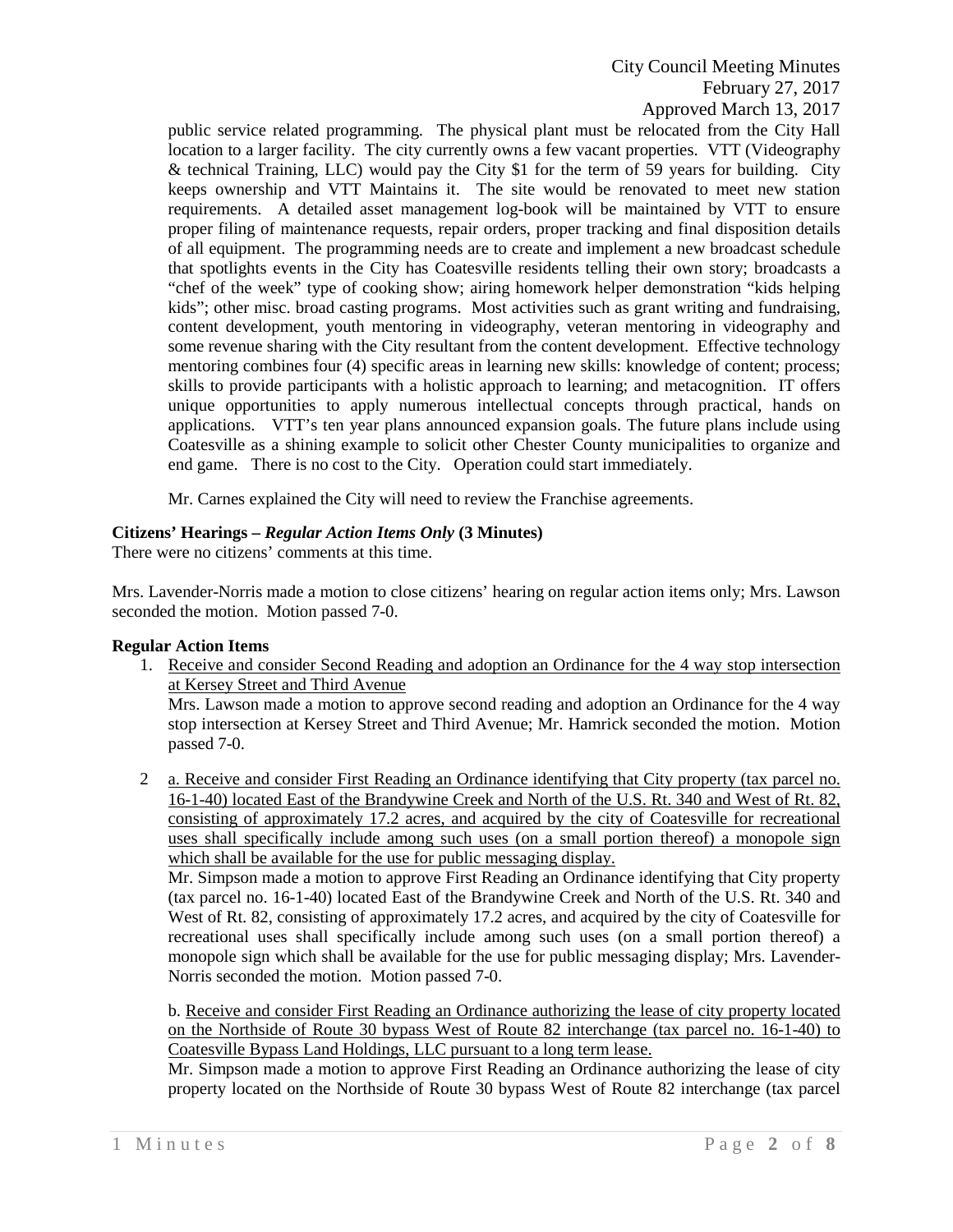no. 16-1-40) to Coatesville Bypass Land Holdings, LLC pursuant to a long term lease; Mrs. Lawson seconded the motion. Motion passed 7-0.

c. Receive and consider First Reading an Ordinance authorizing the lease of city property located at the southwest corner of the intersection of Lincoln Highway (Business Route 30) and South First Avenue (tax parcel nos. 16-5-223, 16-5-223.2, 16-5-224, 16-5-225 and 16-5-225.1) to Coatesville Monument Outdoor, LLC pursuant to a long term lease.

Mrs. Lawson made a motion to approve First Reading an Ordinance authorizing the lease of city property located at the southwest corner of the intersection of Lincoln Highway (Business Route 30) and South First Avenue (tax parcel nos. 16-5-223, 16-5-223.2, 16-5-224, 16-5-225 and 16-5- 225.1) to Coatesville Monument Outdoor, LLC pursuant to a long term lease; Mrs. Green seconded the motion. Motion passed 7-0.

## **Discussion Item**

1. Meeting Minutes

Mrs. Green asked the status of the toters. Mr. Trio explained he is currently working with the Finance Department. He expects to have an answer for Council at the next meeting.

2. COG Update

Mrs. Lawson explained the focus of the regionalized emergency management collaboration will be for instances of blizzards, storms, or other situations where services might be needed over a continuous amount of time. Each municipality should choose who would be their representative. Marie Lawson will serve as Vice President. All elected officials must have taken or take the FEMA Emergency Management Institute course IS100 and IS700. In the event of an emergency, a municipality with elected officials not having these course completed, will not be eligible FEMA money. The courses are free. March  $24<sup>th</sup>$  is the Municipal Update Luncheon for the Western Chester County Chamber of Commerce. Managers, elected officials, etc. share their updates for their municipalities. Each municipality gets 5 minutes.

- 3. Certificate request for President's Day clean up by Youth Mrs. Lawson asked permission to recognize the youth who cleaned on President's Day with a certificate. Council agreed.
- 4. Global warming Letter

Mrs. Lawson announced she has received several letters/emails regarding global warming. She asked Council if they would like to respond to the requests. Council agreed to turn down the request to end the emails.

- 5. Pension Update Personnel issue discussed in Executive.
- 6. Codes Update Personnel issue discussed in Executive.
- 7. Street Sweeper

Can we get street sweeper cleaning the streets during the nice weather or sweep without using the water? Will it get damaged if run dry? The trash is getting worse by the day. Mr. Trio explained the sweeper is currently out of commission. There was a shift in the tank and its leaking. Council suggested renting a sweeper until the City's is repaired.

8. Status Part time public works

The City Manager report states emergency work flow for part time. They should be regular part time employees. The pay should be taken form half the full time director position since we only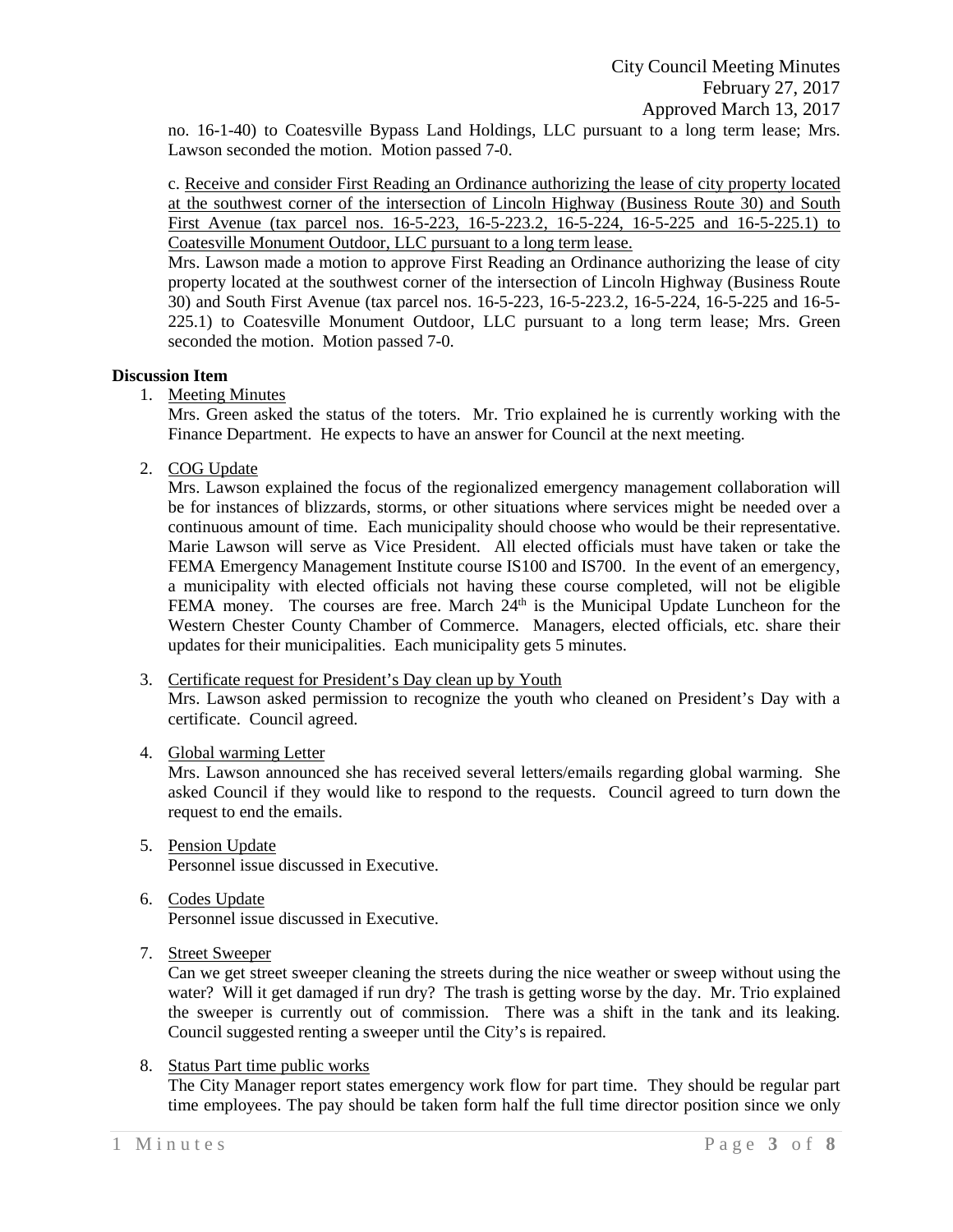have a part time director. Mr. Trio announced Mr. Terry is onboard, the second person has completed hiring process. If the employees are regular part time they can work 24 hours a week.

Mrs. Lavender-Norris asked to attend the next labor meeting, to see what's going on. She complimented Public Works on their work at Friendship Park. It looks great!

9. Finance computer updates

Mr. Egan announced a thorough analysis of the software systems being used and the functionality cists. The contracts in place were reexamined to determine if there may be areas in which processes can be improved without excessive spending. The City is currently using "Caselle" accounting software in the Finance Department, which is sold and serviced through Dallas Data Systems. The programs are used for Accounting, and billing of Solid Waste Fees. Dallas Data would like us to use more of their modules, particularly the Code software, and we have analyzed the features and costs of their program, along with those of three other vendors.

The four companies analyzed were Caselle (managed by Dallas Data), MyGov, (currently used in our codes department), MuniLogic, and Cedarville Engineering. In our research, we determined that many of the issues with the software was the result of the turnover in the codes employees and management as well as not receiving the proper training and support procedures. We have been working with MyGov over the last several weeks to get our people properly trained and to add functions including a GIS module at a cost of only \$360 per month, with most of the mapping data coming from the county for free.

We have determined that the current Codes software, "MyGov," has not been used to its full potential, and would be best suited for our needs at this time.

## **Solicitors Report**

Mr. Carnes announced:

- Valley has extended the 90 clock for February 14, 2017 to May 12, 2017.
- DEPG The Solicitor has been monitoring and assisting with the development of this project.
- Olivet Methodist Church Parking Lot  $-2^{nd}$  Reading of Ordinance has been delayed pending PennDOT comments.
- $\bullet$  4<sup>th</sup> Avenue Improvements Solicitor prepared the draft easement and right-of-way agreements to allow sidewalk construction as part of the project with forms and terms to be finalized.
- City Hall Renovations received RFP response for project manager.
- Reviewed various draft contracts and agreements and assisted with various miscellaneous matters involving litigations and enforcement and has assisted the City in its interpretation of codes, rules and regulations.

Council asked Mr. Carnes to review lien process for non-conforming properties. The lien process needs followed. Mr. Carnes stated it is generated by need.

## **City Manager's Report**

Mr. Trio announced:

- Mr. Mulderig will be starting on March  $15<sup>th</sup>$ .
- All funds summary of revenues and expenditures as of January 31, 2017 was provided
- City Hall renovation project received five respondent to the RFP for Project manager. Pricing has been determined and scope of service response is currently being reviewed for completeness/compliance.
- 254 building permits (including 212 rental permits) were issued in January resulting in \$18,907 of permit fees.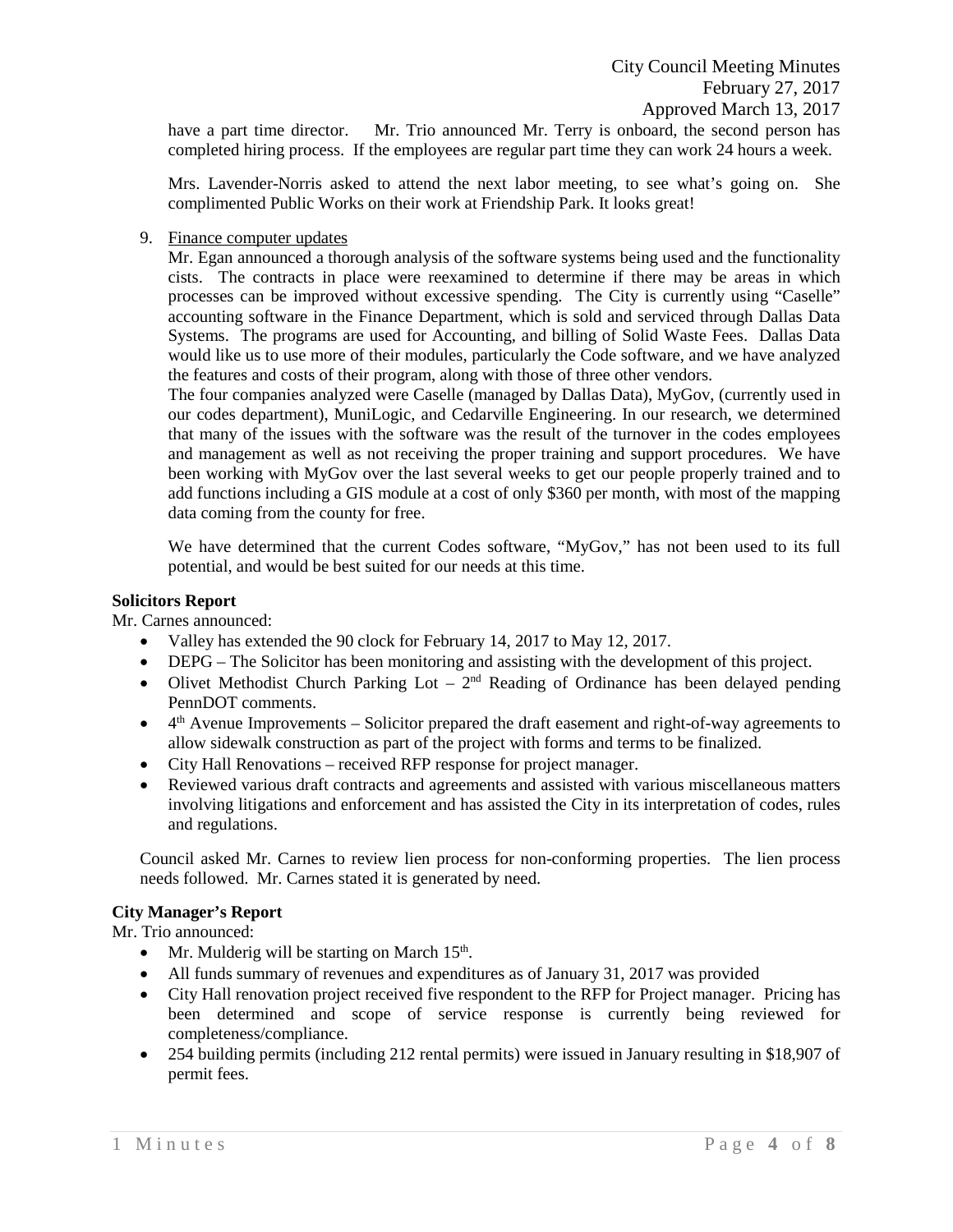of terms required before implementation.

Mrs. Lavender-Norris suggested putting a moratorium cap on permit fees for small renovations.

## **Citizens' Hearings –** *Non-Agenda Items Only* **(3 Minutes)**

## John Robinson

Mr. Robinson announced the City needs a youth activity center. He inquired about the use of the Community Center. Mr. Johnson explained his daughter and husband submitted a request for fees to be reimbursed by the Police Department. Council explained if the judge did not issue a judgement to be reimbursed, the City should not be responsible. City did not receive the money.

## Paul Dodson

Mr. Dodson explained the budget needs to be in control. He has paid over \$40,000 in taxes. The rental license fees went down but the inspection fees went up.

## Paul Evans

Mr. Evans thanked the Police Department for the fine work they did on the vehicle hit and run. The Police did everything they could for the tenants. Chief Laufer thanked Mr. Evans for his assistance. Mr. Evans explained Section 82-9 states there is no fee required for work under \$250.00.

Mr. Hamrick made a motion to close citizens' hearings on non-agenda items only; Mrs. Green seconded the motion. Motion passed 7-0.

## **Special Events**

There were no special events at this time.

## **Council Comments**

Mr. Hamrick thanked everyone for attending the meeting. He thanked 3ctlive for the presentation this evening and hopes to move swift on this.

Mrs. Green thanked everyone for attending the meeting. She thanked 3ctv for their presentation and can't wait to move forward.

Mrs. Lavender-Norris thanked everyone for attending the meeting. She announced the County Chesco walks works. The County is challenging us to create a healthier society with hopes of impacting adult and childhood obesity by walking 1 billion steps. The event will kick off on April 6, 2017 with our County Commissioners leading the walk. It's open to whomever wishes to participate. Appreciate everyone who came out and stayed this evening. Thank you 3ctv for your presentation, it is necessary and long overdue. God Bless and be safe!

Mr. Simpson thanked everyone for attending the meeting. He asked if the City stopped painting the curbs in the no parking areas. Mrs. Lawson explained the volunteers were doing it. Mr. Simpson thanked 3ctv for their presentation. It is long overdue and hopefully get it worked out.

Mrs. Lawson thanked everyone for attending the meeting. She thanked 3ctv live. It will be cool to be able to put live meetings on Channel 66, more dialogue and communication outlet. The second ward has problems with trash and debris. The managers and property owners do not even live in the city. There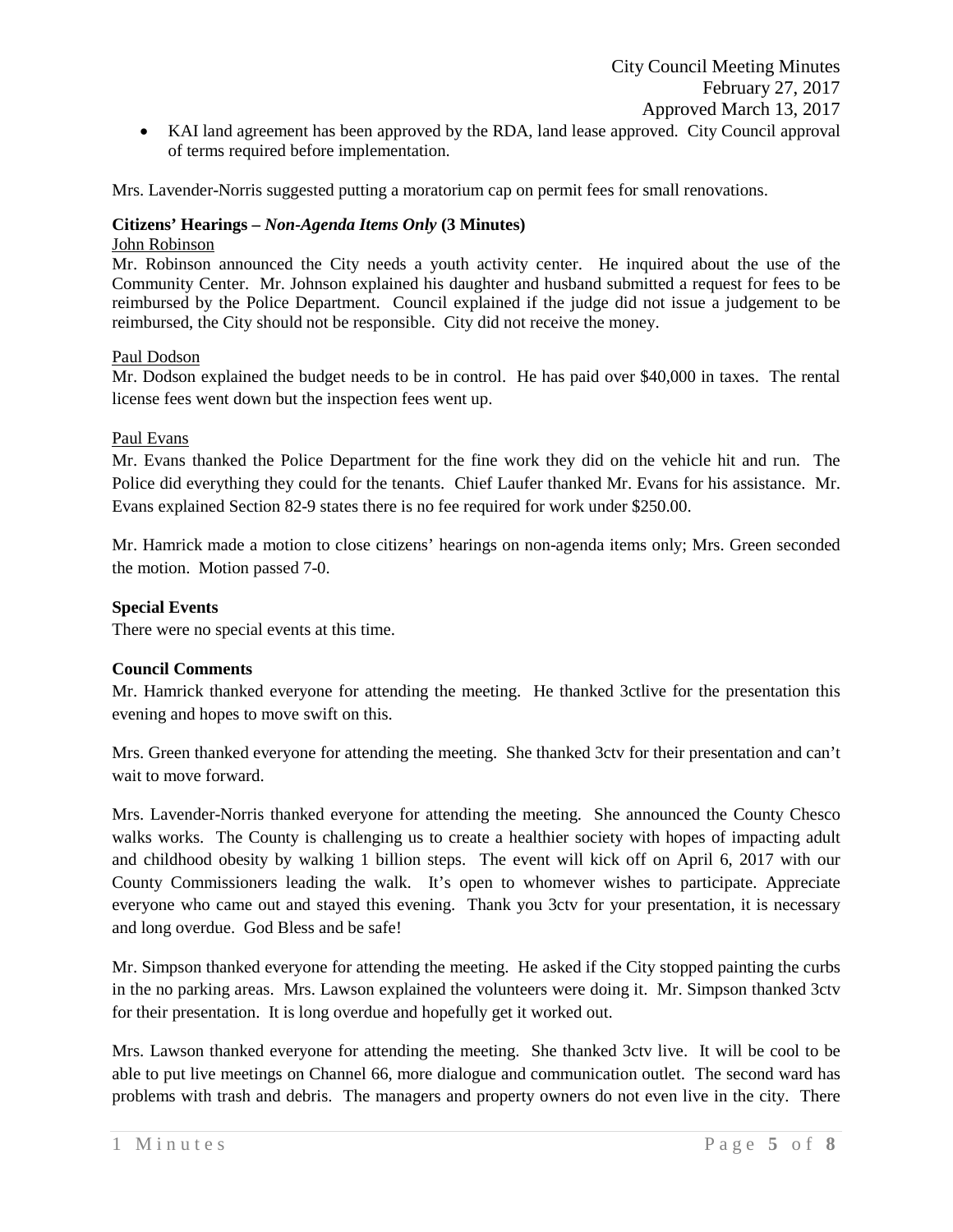are too many handicap signs on Virginia Avenue. A family in Bantel Row has been using a handicap sign in front of their home where the person with the placard has passed away. She thanked the accounting firm for all they have done. In the short term they have been here, they have saved money. It is a breath of fresh air to see someone professional. On March  $11<sup>th</sup>$ , we will be building the food boxes. She appreciates everyone who attended the meeting.

Mrs. Jones read the following:

- Dr. Charles R. Drew, 1904 to 1950, perfected techniques of preserving plasma and made blood banks possible.
- Dr. Daniel Hale Williams, 1856 to 1931, he performed the first open heart surgery in America at Provident Hospital in Chicago, Illinois on July 9, 1893
- Dr. Percy L Julian, 1899-, developed synthetic cortisone and other important therapeutic drugs from the sway being in 1935. He also found that the wild yams of Mexico were even better than the soybeans for his products.
- Ernest Everest Just, 1883-1941. Pioneer in the field of Zoology and became a leading authority on cell physiology and an outstanding Marine biologist. His particular field of study was with the fertilization and experimental parthenogenesis i,e. development of an egg without fertilization and Marine eggs.
- Lloyd A. Hall, 1894-, devised new ways to sterilize foods and medical supplies, a pioneer in food chemistry. He discovered the process of "flash drying". The flash drive crystals were far superior to any meat curing salts ever produced and more widely used in the meat industry. In 1951, Hall and an associate patented a process for curing bacon which reduced the curing time from 6 to 15 days to a matter of hours.
- Dr. Lewis T. Wright, 1891 1952, pioneer who had clinical antibiotic research. Had a lot of  $1<sup>st</sup>$ s associated with his name: first black physician to be appointed to the staff f a MY municipal hospital, first black surgeon to the Police Department in New York City, first to experiment with erythromycin an antibiotic on humans. In 1917, as first lieutenant in the Medical Corps of the U.S. Army, he introduced the intradermal method of vaccination for smallpox. This method eliminated undesirable side reactions that were encountered in the "scratch method". He specialized in surgery associated with head injuries and fractures. He devised a neck brace for fractures that is still used today. He also invented a special blade plate for surgical treatment of fractures above the knee joint. He was also the first physician in the world to experiment with aureomycin on humans and the results were most successful. He also experimented with Terramycin. In 1948, his interest broadened further and he entered the field of cancer research. He founded the Harlem Hospital Cancer Research Foundation where he dealt with the effectiveness of chemotherapeutic agent chemicals that attack and destroy cancer cells in the treatment of cancer. He published 15 papers dealing with his investigation of the effect of such drugs as teropterin, triethylene melamine, folic acid and hormones on cancer cells. One of the research effects was performed together with his daughter. Dr. Jean Wright worked with him. His daughter was later to take over the work herself. Chemotherapy today is widely used in the treatment of cancer.
- Dr. George Washington Carver, 1860 to 1940, revolutionized southern agriculture at Tuskegee Institute in Alabama. He impressed upon farmers the need for crop rotation. In one week's time he discovered two dozen products that could be obtained from the peanut plant; milk and cheese, cream buttermilk instant coffee, face powder, printers' ink, butter, shampoo, vinegar, dyes, soap and hardwood stains.. approximately 325 different products. He discovered 118 products from the sweet potato such as: flour, starch, tapioca, dyes, ink, mucilage and synthetic rubber. During World War I, the U.S. Army used his sweet potatoes to mix with wheat flour to make a better and cheaper loaf of bread. From the pecan, he extracted 25 different products as well as hundreds of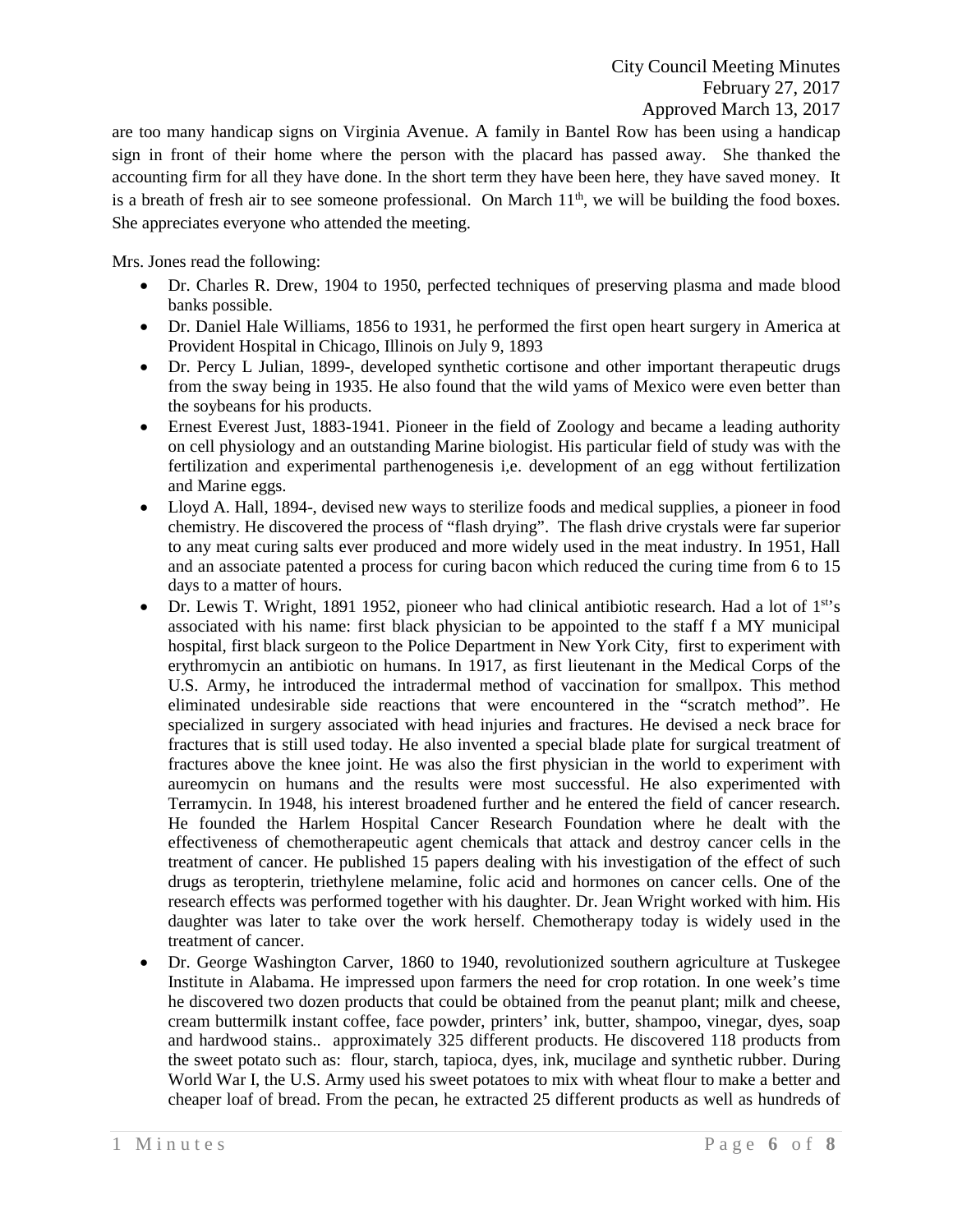products from waste material like cornstalks. When there is an overabundance of cotton Dr. Carver showed how it could be used to make insulating board paper, rugs, cordage and paving blocks for highways. He also developed the plastic material from soybeans, which Henry Ford was able to make use of certain parts of his automobiles. Ford and Carver later work together on using the plant weed, goldenrod for producing synthetic rubber. From the native clays of Alabama, he extracted some of the most beautiful dyes and paints. His oil paintings can be seen in the Carver Art Collection Room. He died January 5, 1943.

- Frederick Jones invented the refrigerated truck.
- Pedro Alonzo Nino was navigator for Christopher Columbus.
- Dr. Samuel DeWitt Proctor president of North Carolina Agricultural and Technical State University came up with idea for Peace Corps and his friend Sargent Shriver gave him the go.
- Buffalo Soldiers, 1886 to 1888, opened up the Southwest.
- Tuskegee Airmen were sponsored by Eleanor Roosevelt.
- Eugene Bullard, first black fire fighter pilot in World War I and French National Hero.
- Lewis Howard Latimer, 1848 to 1920, pioneered in electrical lighting here and abroad. Latimer was a self-taught draftsmen, he went on to be chief draftsman at Crosby, Gould, Patent Attorney. His office was located near the school where Alexander Graham Bell taught deaf/mute people. In the course of trying to invent a machine that would enable people to hear, Bell invented the telephone. He need a skilled draftsman to assist him with the patent application and asked Lewis Latimer to work with him. It was Latimer who executed the drawings and assist in preparing the descriptions required to prepare the application for the telephone patent of Bell issued in 1876. One of Lewis Latimer's earliest inventions patented on February 10, 1874, was the water closet for railroad cars. In 1880, Latimer was hired as a draftsman by Hiriam Maxim, Chief Engineer at U.S. Electric Light Company in Bridgeport Connecticut. One year before Edison invented his incandescent electric lamp. Latimer carried on experiments which resulted in improvements of the incandescent lamp, particularly in the ways which the carbon filament were made a mounted. The Latimer lamp that resulted was in wide use for some time. On January 17, 1882, he received his most important patent process of manufacturing carbon. His method of producing carbon filaments resulted in a superior filament that lasted much longer. Another invention was the globe support for the electric lamps. March 21, 1882, he received a patent for wooden electric lamp sockets, now on display at the Smithsonian institution in Washington, DC. Latimer was called upon to install some of the first Maxim incandescent electric light plants in New York City. He instilled electric lighting in the Equitable building, Union league club and in other buildings today from New York to California cities in the country, shining in the night like thousands of jewels in a vast setting. Latimer's inventive genius was not confined to the field of electricity. On January 12, 1886, he was awarded a patent for an "apparatus for cooling and disinfecting". On March 24, 1896, he received a patent for a locking rack for hats, coats and umbrellas. On February 7, 1905, he received a patent for book supports. On May 10, 1968, the public school in Brooklyn New York was dedicated to his memory.
- William Chester Ruth, 1882 to 1971, Black Smith and inventor. Had 87 inventions of which 52 were patented the other 35 stolen, but that did not deter him in any way. 1924-25 W.C. Ruth created a Baylor feeder with a turntable that enabled the feeder to change position without manually doing so. It was distributed throughout the Northeast, the Frick Company and Armstrong Cork Company, and was also requested in Paris France. The most popular recognizable inventions by William Chester Ruth are the conveyor/elevator adapter for the grain elevator, the tie balers and from improvements to the manure spreader came the cinder spreader, which PennDot purchased in 1943. This equipment has evolved into the salt spreader we know today. Seale models being may be found at the rough-and-tumble Museum.
- Norbert Rillieux, 1806 to 1894, revolutionized the sugar refining industry. The modern sugar refinery industry is based on his invention of the evaporating pan. He also developed the theory